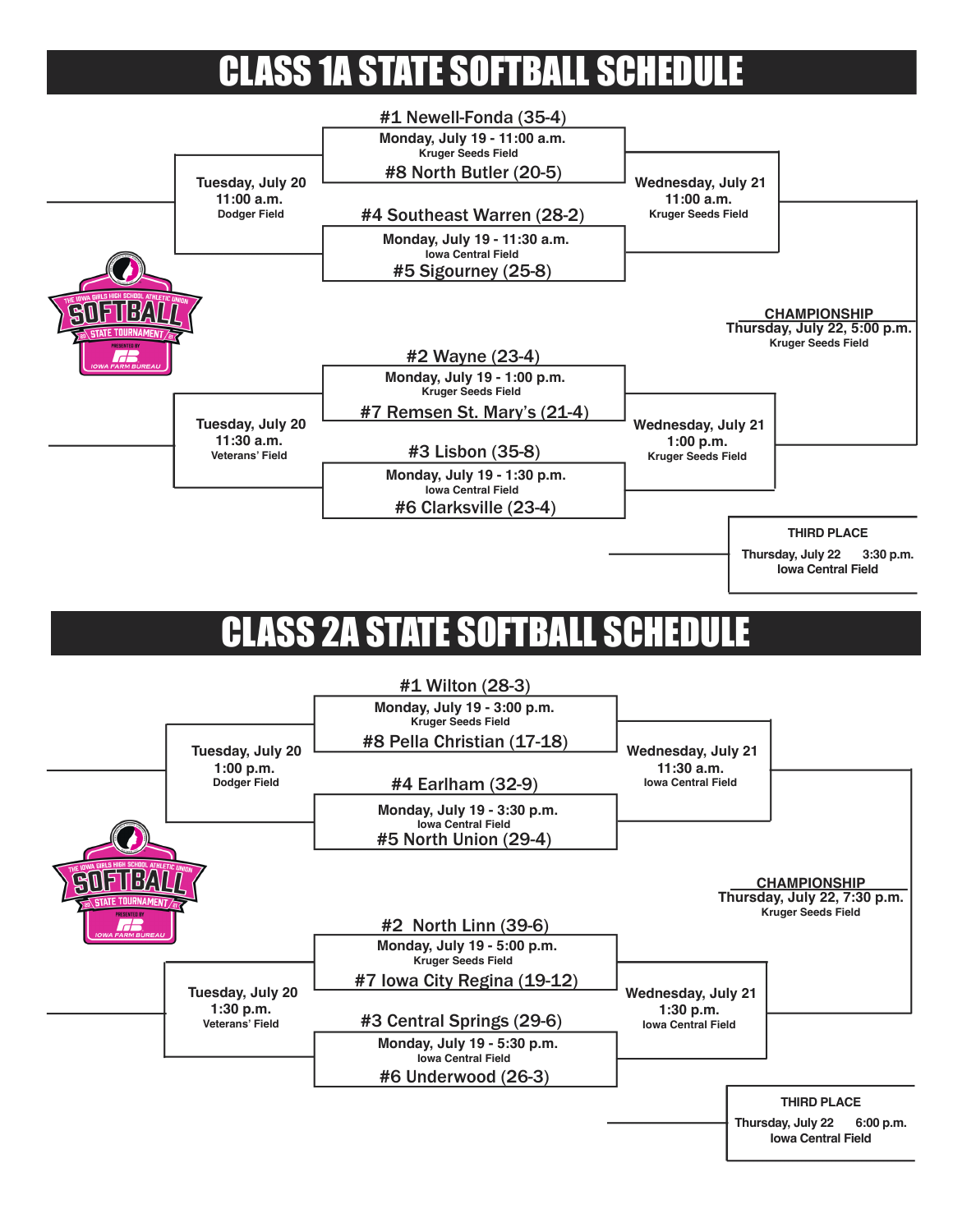# CLASS 3A STATE SOFTBALL SCHEDU



# **CLASS 4A STATE SOFTBALL SCH**